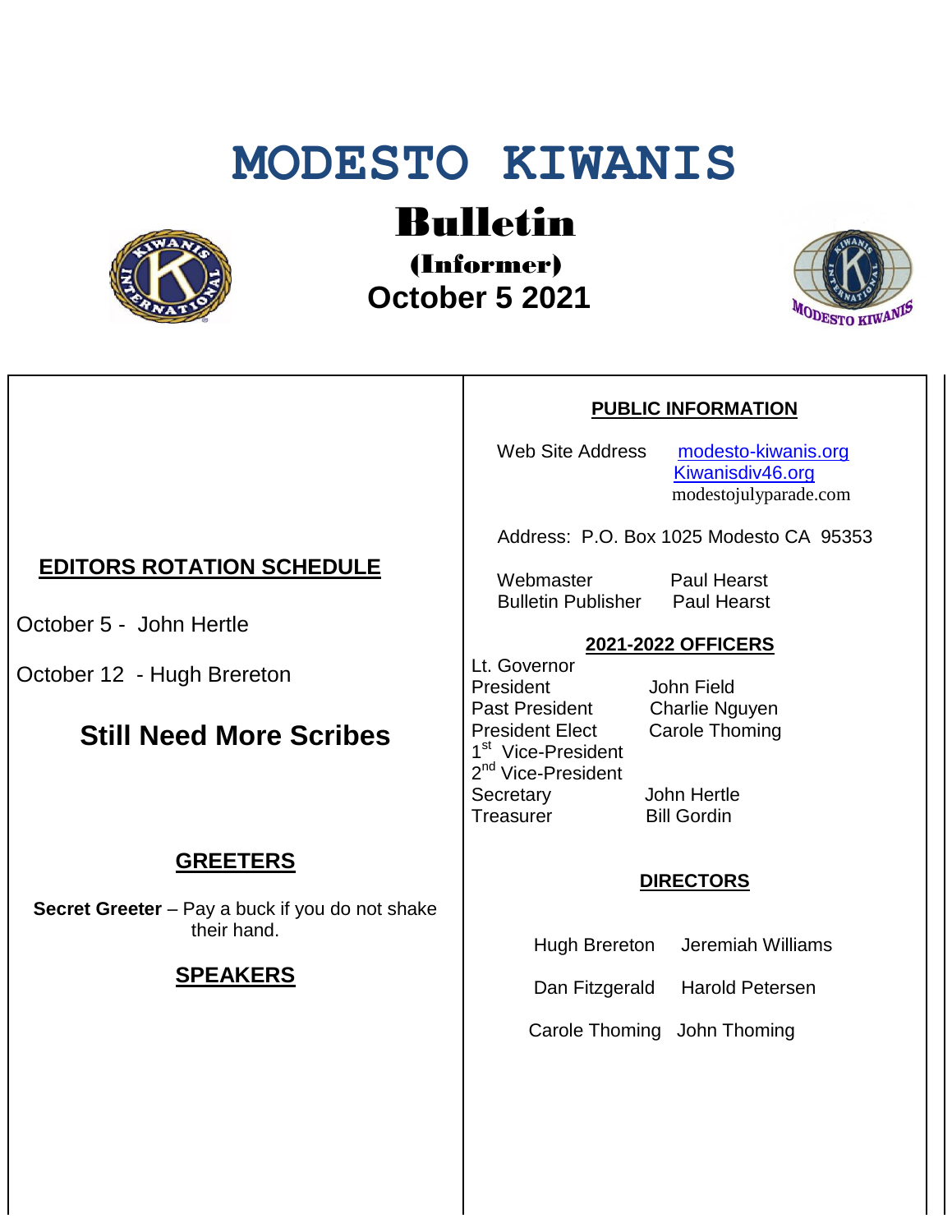Call to Order President John Field 12:17

Pledge via **Harrold** Patriotic Song led by **Don A** Invocation by John **Field**

Guest: Our ole Friend **Mike Kumlar**

**Craig** accused the President of 'pilfering' marble draw tickets!

4th of July Wrap up Meeting

 **Charlie** said it very successful

**John F**: discussion within the committee asking if the club wants to continue their sponsorship or pass it on to another organization. Discussion on ways to improve. **Loretta** has donated back her compensation (\$800) for doing the books and management for the past two years. **THANKS LORETTA**! GALLO has continued their \$5000 donation, \$2000 for the High School Band, \$3000 to the Committee.

Membership was discussed. Service members, Senior Members, Youth leadership. **Craig** still doing final accounting for the Ciappino event.

**John Field** Paid \$20 for his 73<sup>rd</sup> birthday and had Craig sing a SOLO song. **Craig** has been doing John's SOLO for 20 years and got a kiss when finished! Next year \$40!

Happy Sad \$s

**Harrold,** grandson has been offered a baseball scholarship to Brown University. Harvard & Yale after him too. He also "ACED" his ACT test. **John H** had \$5 but the scribe couldn't remember why?....

**Bill G** had a \$ for the Raiders loss, now they can go 16-1! **John F** sad the 49rs & Raiders lost

**Craig** \$5 headed to the Villa for the weekend with friends. He had his granddaughter over for their 1st sleepover. Earplugs were involved. **Charlie** \$5 for being PAST-PREZ!

John F, Jerry Short has invited us over to the facility for a Club visit.

**Prez John** asked everyone why they joined Kiwanis and in what year. **Paul H** 1978/79, left for 6 yrs then came back. **Terry M** 52 years ago!!